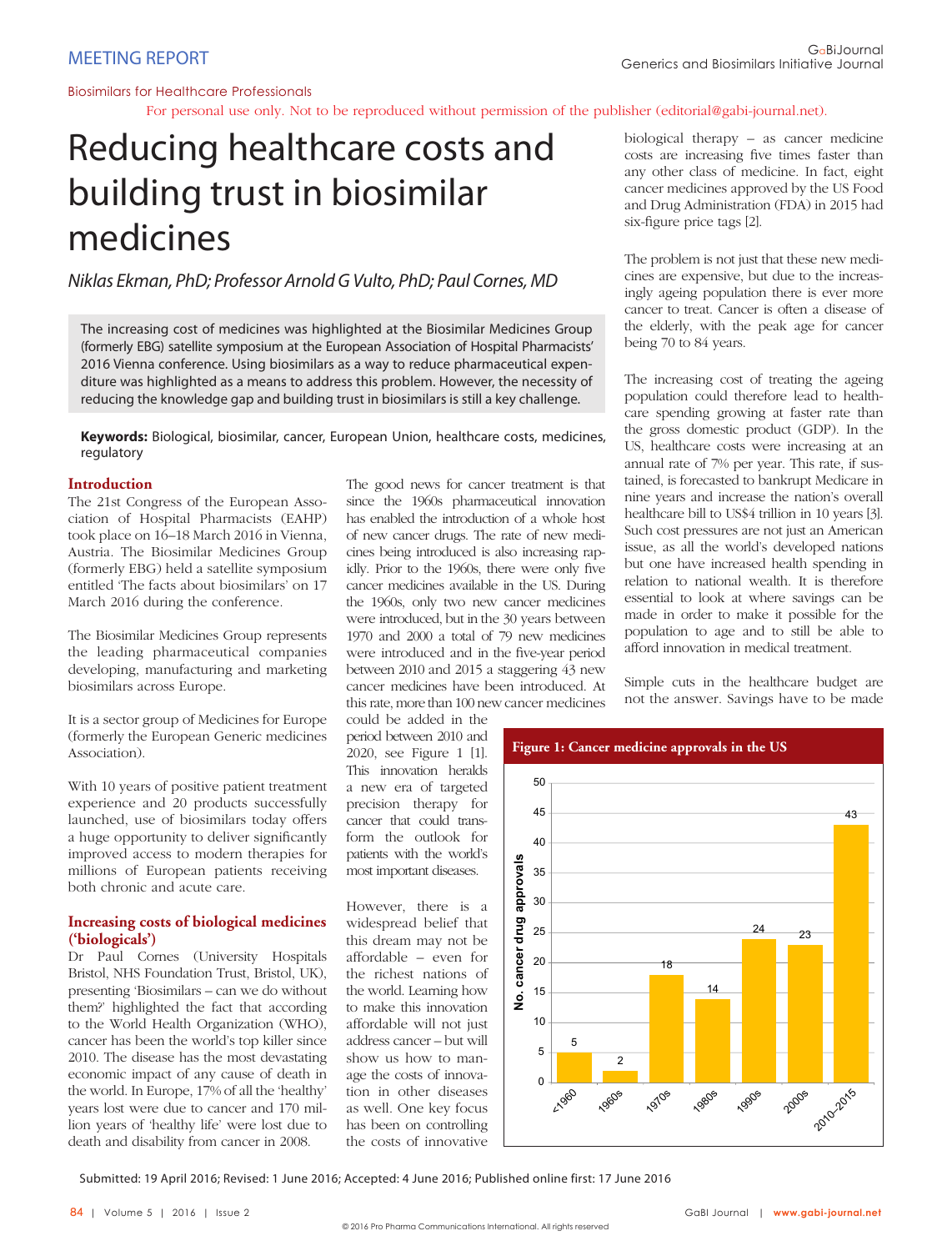where they do not put the health of citizens at risk. For example, every 1% decrease in government healthcare spending is associated with a 10.6% rise in maternal mortality in the EU [4]. Debt is therefore a real threat to health.

Given the fact that by 2018, biologicals worth more than US\$68 billion in current annual sales will lose patent protection [5], the case for using biosimilars seems clear. Even with only a 20% discount, this could give the world a US\$14 billion health innovation fund. Whereas a 30% discount could save US\$20 billion and a 40% discount could save US\$27 billion.

Dr Cornes highlighted the fact that WHO is clearly an advocate for generics and biosimilars as illustrated by the following WHO statements:

- The leading cause of inefficiency in healthcare is underuse of generic medicines and paying more than necessary for medicines [6]
- A biosimilar medicine is similar in terms of quality, safety and efficacy to an already licensed reference biotherapeutic product [7]
- To use a more expensive version of a medicine is 'irrational, inappropriate, improper, incorrect' [8]

He concluded that 'we have a common interest between patients, physicians, pharmacists, pharmaceutical industry and payers in the success of biosimilar medicines'. He added that 'biosimilar medicines offer a reward to world health that will be substantial'. By generating savings from within our existing health budgets, on medicines that are equally safe and effective, we can still afford to invest in healthcare innovation even in times of financial crisis.

#### **Information gap for biosimilars**

Professor Arnold G Vulto's (Erasmus University, Rotterdam, The Netherlands) presentation entitled 'Biosimilars: concerns of prescribers and how to address them as a hospital pharmacist' highlighted the fact that the total medicine bill will grow exponentially with the introduction of so many blockbuster breakthrough medicines. He too pointed to the 'savings potential of biosimilar medicines'.

Four biologicals approved in 2014: Keytruda (pembrolizumab), Cyramza (ramucirumab), Opdivo (nivolumab) and Sylvant (siltuximab), are anticipated to be blockbusters by 2019, i.e. medicines that generate annual sales of at least US\$1 billion, according to sales forecasts from the Thomson Reuters Cortellis database. When considering all new medicines approved in 2014, 12 are expected to become blockbusters and sales of these medicines are forecast to add US\$29 billion per year to the cost of drugs.

Five biologicals newly approved in 2015 are predicted to become blockbusters by 2020 [9]. For all new medicines approved in 2015, 16 are expected to become blockbusters and sales of these medicines are forecast to add more than US\$36 billion per year to the cost of drugs. These predictions clearly highlight the problem facing governments when it comes to increasing healthcare costs.

One way to modify these increasing costs would be to increase the use of biosimilars. However, as Professor Vulto pointed out, uptake of biosimilars in the EU varies widely between countries and therapeutic areas; and Europe accounts for 80% of global spending on biosimilars [10].

For example, the human growth hormone (HGH) biosimilar Omnitrope (somatropin) was the first product approved in the EU as a biosimilar back in 2006 [11]. Despite this product being available for 10 years, some countries in the EU, e.g. Greece, Ireland and Slovakia, still have little or no uptake of this biosimilar, see Figure 2. Biosimilars

penetration in Europe for erythropoietin (EPO) and granulocyte colony-stimulating factor (G-CSF) also varies, from 0% for EPO in countries such as Belgium to 100% for G-CSF in the Czech Republic, Hungary, Romania and Slovakia. In fact, Eastern Europe is leading the way in biosimilar medicines penetration perhaps driven by economic factors.

The important issue that needs to be addressed is how to improve physician prescribing of biosimilars. According to Professor Vulto, physicians will prescribe biosimilars when they have sufficient trust in the sameness of the biosimilar. Understanding of the biosimilarity concept is of great importance, especially when there are sufficient incentives to do so.

In the EU, the European Medicines Agency (EMA) assesses the scientific aspects of biosimilars and makes recommendations for a market approval when the biosimilar candidate is assessed to be therapeutically equivalent (comparable quality, safety and efficacy) to the reference biological. Later, based on a scientific appraisal by EMA, decisions on the policy of interchangeability (medical practice) between biosimilars and originator biologicals are made, but not by EMA, rather at the national level. Several EU Member States, such as Finland, Germany and The Netherlands have taken clear positions in support of the interchangeability (a medical practice) of



Source: IMS Health Midas 2015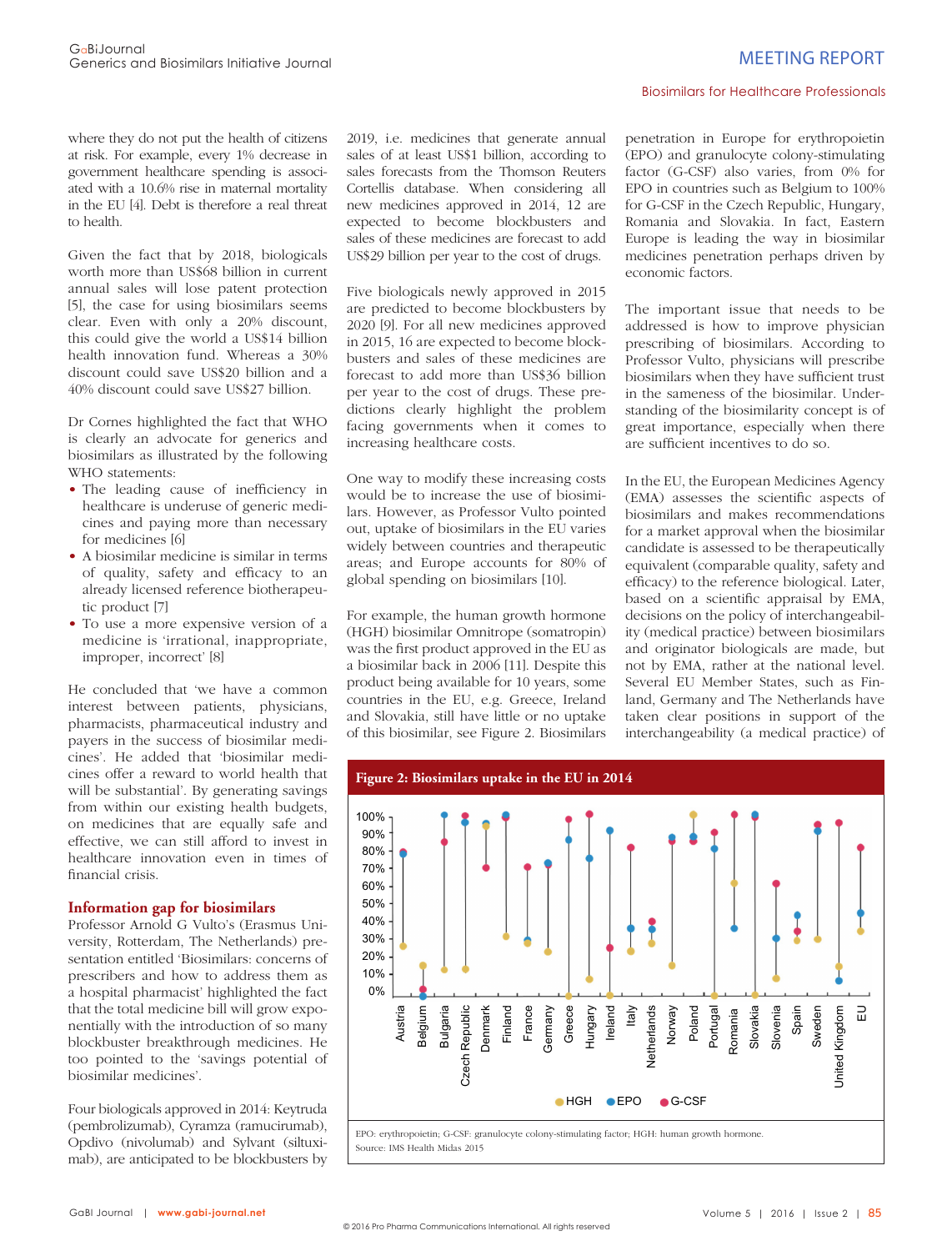biosimilars, while others, e.g. the UK's healthcare cost watchdog NICE, have also developed full guidelines [12].

Acceptance of a biosimilar is dependent on the actions of many different stakeholders, such as physicians, patients, pharmacists, third-party payers and policymakers. It is essential to obtain the buy in ('ownership') from stakeholders, for example, including prescribers in the production of treatment guidelines. This can help deal with the common misconceptions healthcare professionals may have about biosimilars, such as that they:

- may be of lower quality than the originator medicine
- are poorly supported by research
- have not been researched in all indications
- differ from the originator in potentially relevant aspects
- have been assessed by regulators who are bureaucrats, who have no clinical experience
- used a shortcut in the normally rigorous licensing process.

A clear information gap exists when it comes to biosimilars. One way Professor Vulto suggested to reduce this gap was for regulators to communicate their knowledge actively to medical professionals. In fact, EMA has urged regulators in EU Member States to provide physicians with more information regarding the concepts of comparability and biosimilarity [13]. He also suggested that regulators should also point out that over the past 10 years, since the introduction of biosimilars, there have not been any new or unexpected safety signals; that the assessment system has worked as expected; and that based on what we have learned from their actual use, the mistrust raised against biosimilars was not justified. The Generics and Biosimilars Initiative (GaBI) was also highlighted as being another source of valuable information to build trust in cost-effective treatments. Professor Vulto added that in order to 'avoid trouble around switching' it was essential to convince prescribers of the (financial) advantages for society, without compromising quality of treatment, including increased treatment choices and access to medicines for patients.

# **A regulatory perspective**

Dr Niklas Ekman, a senior researcher at the Finnish Medicines Agency (FIMEA, Helsinki, Finland), gave a presentation on 'Biosimilars from the perspective of an EU regulator'. He highlighted the fact that

batch-to-batch variability is inherent for all biologicals, both for originators and biosimilars. Alterations in the quality profile can be introduced through manufacturing process changes. With all changes, whether for an originator or biosimilar, the preand post-change version of the medicinal product needs to be demonstrated to be comparable through a comparability exercise. Manufacturers and regulators therefore have extensive experience in assessing the impact of process changes – including in the case of complex biologicals.

The current EU regulatory definition of biosimilars defines a biosimilar as a biological medicinal product that contains a version of the active substance of an already authorized original biological medicinal product (reference medicinal product). A biosimilar demonstrates similarity to the reference medicinal product in terms of quality characteristics, biological activity, pharmacokinetic profile, safety and efficacy based on a comprehensive comparability exercise.

A stepwise approach is used to establish biosimilarity. Comprehensive physicochemical and biological characterization should be followed by non-clinical studies, which should include *in vitro* functional studies and, if needed, *in vivo* studies. These should be followed by a comparative pharmacokinetic study in a sensitive and homogeneous study population, such as healthy volunteers (if possible/feasible). Finally, efficacy/safety clinical studies to confirm comparable clinical performance of the biosimilar and the reference product should

normally be carried out. These studies should be adequately powered, randomized, parallel group (usually equivalence) trials. The study population should be representative of the approved indication(s) and be sensitive for detecting potential differences and the endpoints should be selected with the aim of investigating possible differences, not demonstrating efficacy *per se*, see Figure 3.

EMA has approved 22 biosimilars to date, although two were withdrawn, leaving a total of 20 biosimilars approved for use in Europe [11]. In March 2016, the agency was also reviewing 12 biosimilars, including adalimumab (2), enoxaparin sodium  $(2)$ , etanercept  $(1)$ , infliximab  $(1)$ , insulin glargine (1), pegfilgrastim (3), rituximab (1) and teriparatide (1).

The success of developing a biosimilar candidate depends on:

- The ability to manufacture a medicinal product containing a version of the active substance of the reference medicinal product in a consistent manner
- The ability to perform thorough physicochemical and biological characterization and to understand the clinical relevance of any differences detected
- The ability to demonstrate bioequivalence
- The availability of suitable clinical models; sensitive endpoints and the possibility to identify relevant comparability margins

In order to prove biosimilarity the amino acid sequence, posology and the route of administration must be the same as

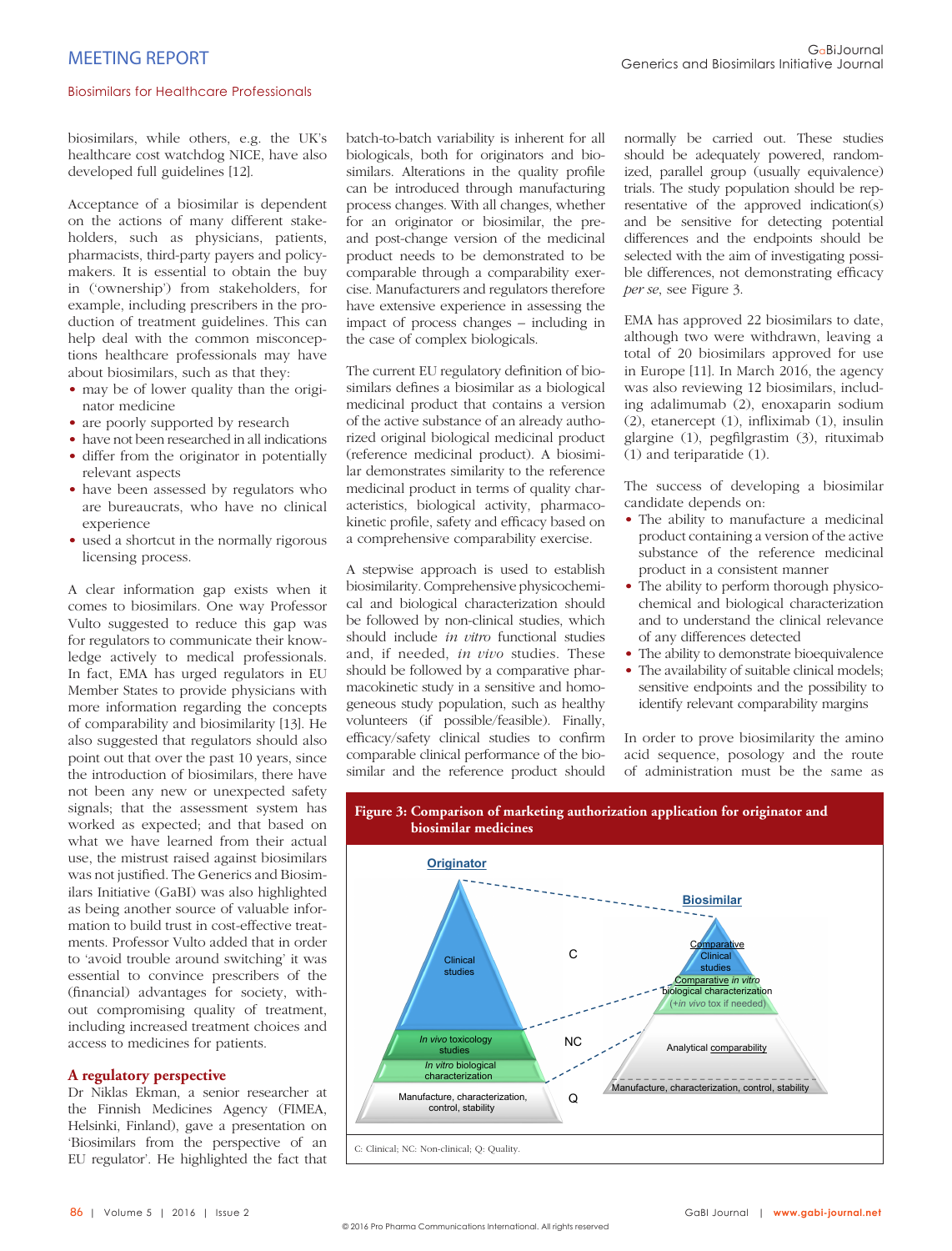the reference biological. In addition, the active substance must be similar in terms of molecular and biological characteristics. Any differences in strength, pharmaceutical form, formulation, excipients or presentation need to be justified. Finally, intended changes to improve efficacy ('bio-betters') are not allowed.

### **Funding of medicines in Finland**

The way medicines are funded in Finland results in hospitals leading the adoption of biosimilars due mainly to economic incentives. Prescribers and patients on the other hand have no special interest in biosimilars due to the lack of incentives.

#### *Hospitals*

For medicines administered in public hospitals the cost is borne by the community as a whole.

#### *Pharmacies*

When prescription medicines are dispensed by pharmacies the costs are covered by the Social Insurance Institution (state). Patients pay an annual maximum of Euros 610 for reimbursed medicines. There are three different levels of reimbursement; 40%, 64% and 100%. Biosimilars have the same reimbursement level as their reference biological. Due to the high price of biologicals, in practice, reimbursement is a prerequisite for the use of any biologicals outside hospitals.

The Finnish Medicines Agency, FIMEA, announced in May 2015 that it considers EU biosimilars interchangeable with their reference biologicals. Automatic substitution at the pharmacy level, however, is not included in the current FIMEA recommendation [14, 15].

The FIMEA position paper on the interchangeability of biosimilars concludes the following:

- Switches between biological products, for example, in the context of hospital tendering processes, are common and usually not problematic
- The clinical crossover studies conducted thus far have given no evidence of adverse effects due to a switch from a reference product to a biosimilar (somatropin, epoetin alfa, filgrastim, insulin glargine, infliximab)
- The theoretical basis of expecting such adverse effects is weak
- The risk of adverse effects can be expected to be similar to the risk associated with changes in the manufacturing process of any biological product

The position of FIMEA is therefore that biosimilars licensed in the EU are interchangeable with their reference products under the supervision of a healthcare professional. As with any biological products, the switch should be documented (including brand name and batch number).

# **Interchangeability recommendations in other European countries**

According to Dr Ekman, similar positions have been adopted by other EU national authorities, including the Medicines Evaluation Board (MEB) in The Netherlands; the Paul Ehrlich Institute (PEI) in Germany; and the Health Products Regulatory Authority (HPRA) in Ireland.

# *Dutch MEB recommendation*

Exchange between biological medicines (regardless of whether they are originator biological products or biosimilar medicinal products) is permitted, but only if adequate clinical monitoring is performed and the patient is properly informed.

#### *German PEI recommendation*

Biosimilars can be used in the same way as their reference products to which they have shown equivalence. This implicitly covers both patients who have not yet received biological therapy as well as patients who previously received the originator product.

# *Irish HPRA recommendation*

If it is planned to change the medicine a patient receives from a reference to a biosimilar medicine or vice versa, the treating physician should be involved; this should involve discussion between the prescriber/patient, and prescriber/dispensing pharmacist.

At the end of the session, Medicines for Europe's Market Access Director Maarten van Baelen concluded that biosimilars today provide a huge opportunity to deliver significantly improved access to existing and future innovative therapies for millions of European patients in both chronic and acute care while supporting the sustainability of our healthcare systems.

#### **Editor's comment**

Medicare is a national social insurance programme, administered by the US federal government since 1966. It provides health insurance for Americans aged 65 and older who have worked and paid into the system. It also provides health insurance to younger people with disabilities.

Minor wording changes have been made to the presentations to clarify the points made.

#### **Acknowledgement**

The authors wish to thank Michelle Derbyshire, PhD, *GaBI Online* Editor, in preparing this meeting report.

**Disclosure of financial and competing interests:** The satellite symposium was organized by the Biosimilar Medicines Group, a sector group of Medicines for Europe. Fees were paid to the organization for the conference slot, however, none of the speakers received direct

payments from Medicines for Europe.

Dr Paul Cornes has received honoraria from Accord Healthcare, Amgen, Bernstein, British Medical Journal, European Generic medicines Association, Hospira, Janssen, Lilly, Merck Serono, Napp, Pharmaceutical Association of Malaysia, Pfizer, Roche, Sandoz and Teva.

Professor Arnold G Vulto declares no personal financial interest in any pharmaceutical business. Any honoraria resulting from his participation in advisory boards or as a speaker at scientific or commercial meetings and any consulting fees received are given to Erasmus University Hospital. Companies/organizations involved are: AbbVie, Amgen, Biogen, European Generic medicines Association, Mundipharma, Pfizer/Hospira, Roche, Sandoz.

Dr Niklas Ekman is employed by a regulatory agency, and has nothing to disclose.

**Provenance and peer review:** Not commissioned, internally peer reviewed.

#### **Authors**

Niklas Ekman, PhD Senior Researcher Quality Assessor for biological medicinal products Member of the Biosimilar Working Party (BMWP), European Medicines Agency (EMA) Finnish Medicines Agency (FIMEA), 103b

Mannerheimintie, PO Box 55, FI-00034 FIMEA, Finland

Professor Arnold G Vulto, FCP Ziekenhuisapotheker/farmacoloog, Ziekenhuisapotheek, Postbus 2040, NL-3000 CA Rotterdam, The Netherlands